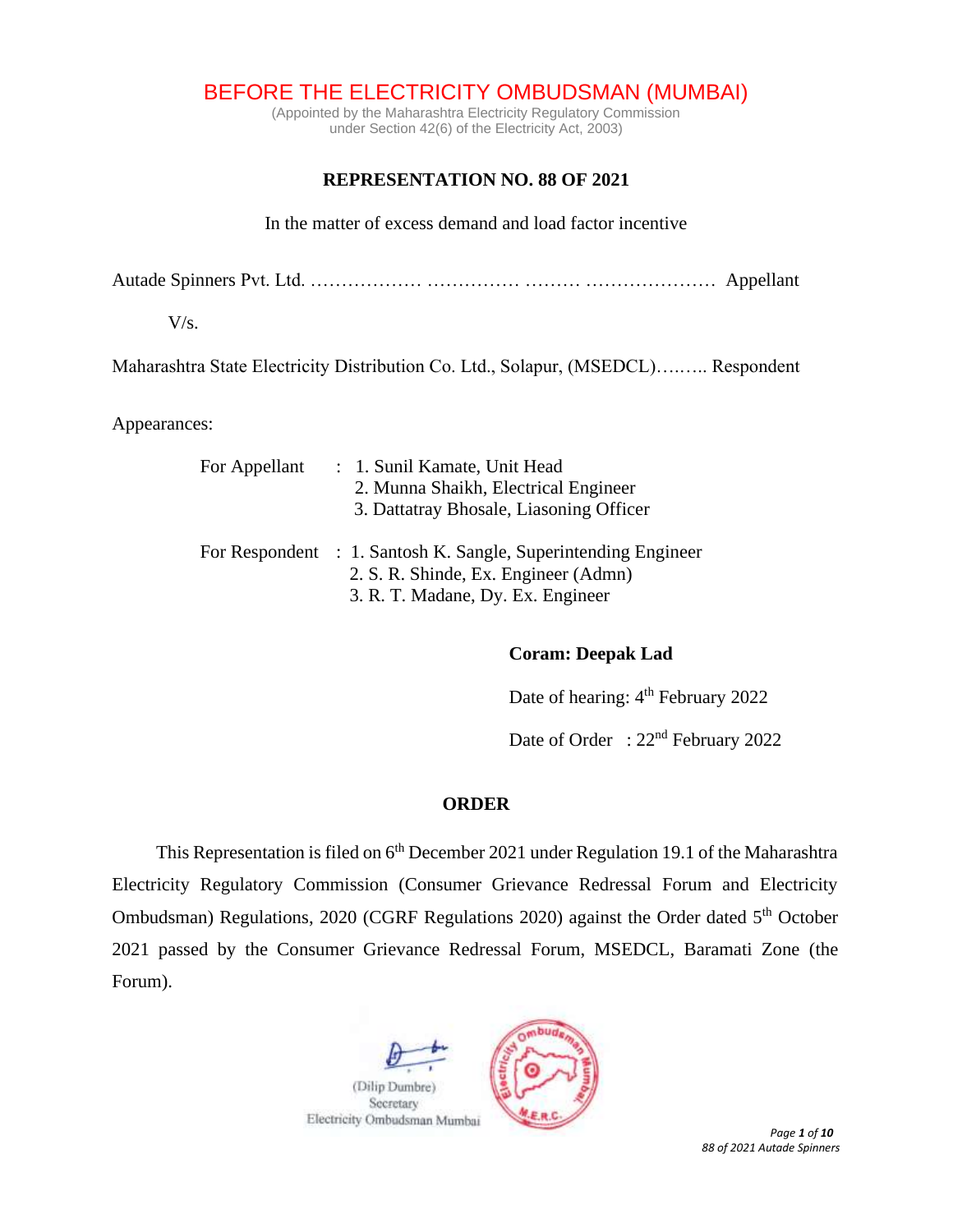2. The Forum, by its order dated 05.10.2021 has dismissed the grievance application in Case No.01 of 2021.

3. Aggrieved by the order dated 05.10.2021 of the Forum, the Appellant has filed this Representation stating, in brief as under: -

- (i) The Appellant is a HT Consumer (No.341519056760) from 22.03.2018 connected on 33 kV express feeder having Sanctioned Load (SL) of 3700 KW and Contract Demand (CD) of 1900 KVA at Gat No.3342/1B, Sant Damji Nagar, Post and Taluka - Mangalwedha, Dist. Solapur.
- (ii) The new meter having Sliding Window Mechanism (SWM) of 10 minutes time slot, was installed by the Respondent in the month of November 2019 for determination of Maximum Demand (MD).
- (iii) The Appellant received disputed bill for December 2019 on 03.01.2020. In this bill the Respondent has considered MD billing cycle as per new SWM. The MD was recorded as 1911 KVA against the CD of 1900 KVA. As per tariff order dated 12.09.2018 in Case 195 of 2017 of Maharashtra Electricity Regulatory Commission (the Commission), it is necessary to consider Block Window Method of 30 minutes for calculation of MD. The Appellant stated that as per Block Window Method, MD for December 2019 is within the CD limit and hence Appellant is fully eligible for Load Factor Incentive in the bill for the month of December 2019.
- (iv) The Respondent's prayer to calculate MD on the basis of SWM is rejected by the Commission in its Tariff Order dated 30.03.2020 in Case No. 322 of 2019 for further period also.
- (v) The Appellant filed the grievance with Internal Grievance Redressal Cell (IGRC) and then with the Forum, but both have not appreciated the factual position of the mandate of the Commission and rejected the grievance. Therefore, the Appellant prays that the order of the Forum needs to be set aside and Load Factor Incentive, as may be admissible, by considering MD under Block Window Method of 30 minutes be granted.





*88 of 2021 Autade Spinners*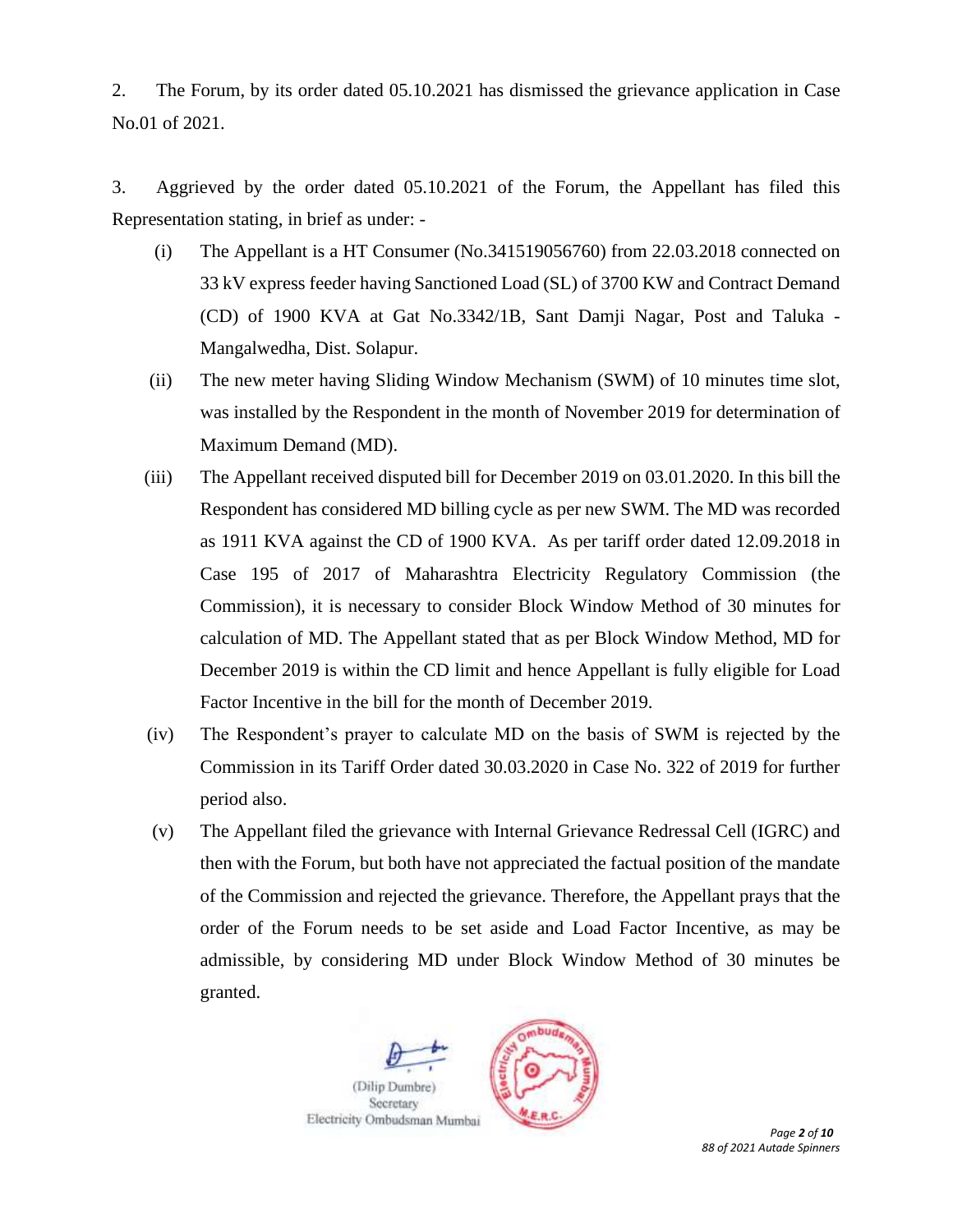- 4. The Respondent filed its reply dated 03.01.2022 which is stated in brief as under:
	- (i) The Appellant is a HT Consumer (No. 341519056760) from 22.03.2018 connected on 33 kV express feeder having SL of 3700 KW and CD of 1900 KVA at Gat No. 3342/1B, Sant Damji Nagar, Post and Taluka - Mangalwedha, Dist. Solapur.
	- (ii) The Commission in Mid-Term Review Order dated 12.09.2018 in Case No. 195 of 2017 directs MSEDCL to educate the consumers and take all necessary steps to ensure that all the consumers are billed by kVAh billing method from the next MYT Order which will be effective from  $1<sup>st</sup>$  April 2020. Further, as a first step towards implementation of kVAh billing system, which is devoid of any separate incentive / penalty for power factor, the Commission has decided to reduce the existing Power Factor Incentive / Penalty by 50%. Accordingly, MSEDCL issued Commercial Circular No. 311 dated 01.10.2018 regarding the above said order of the Commission and copy of the same is also send to all HT consumers including the Appellant vide email dated 05.10.2018.
	- (iii) Further, a Discussion Session was organized by MSEDCL on 22.02.2019 for consumers at MIDC, Solapur and at Division Office, Pandharpur regarding kVAh billing. Intimation of said Discussion Session was given to consumers as well as Industrial organizations. Copy of this circular, email and attendance sheet etc. are kept on record.
	- (iv) In view of above said order of the Commission, it is required to change meters of all HT consumers compatible to kVAh method of billing before 01.04.2020. As such, the meter of the Appellant was changed by new meter (No. 076-05041258) on 13.11.2019 which is compatible to kVAh billing. However, the billing was done as per kWh method up to March 2020. It is submitted that before installing the new meter for the Appellant, same meter was tested and found correct.
	- (v) Billing for the month of November 2019 was done as per kWh billing method. The reading of new meter was taken through AMR/MRI and were correct. Appellant consumer received Load Factor Incentive in the said bill. The Appellant paid the bill for the month of November 2019.

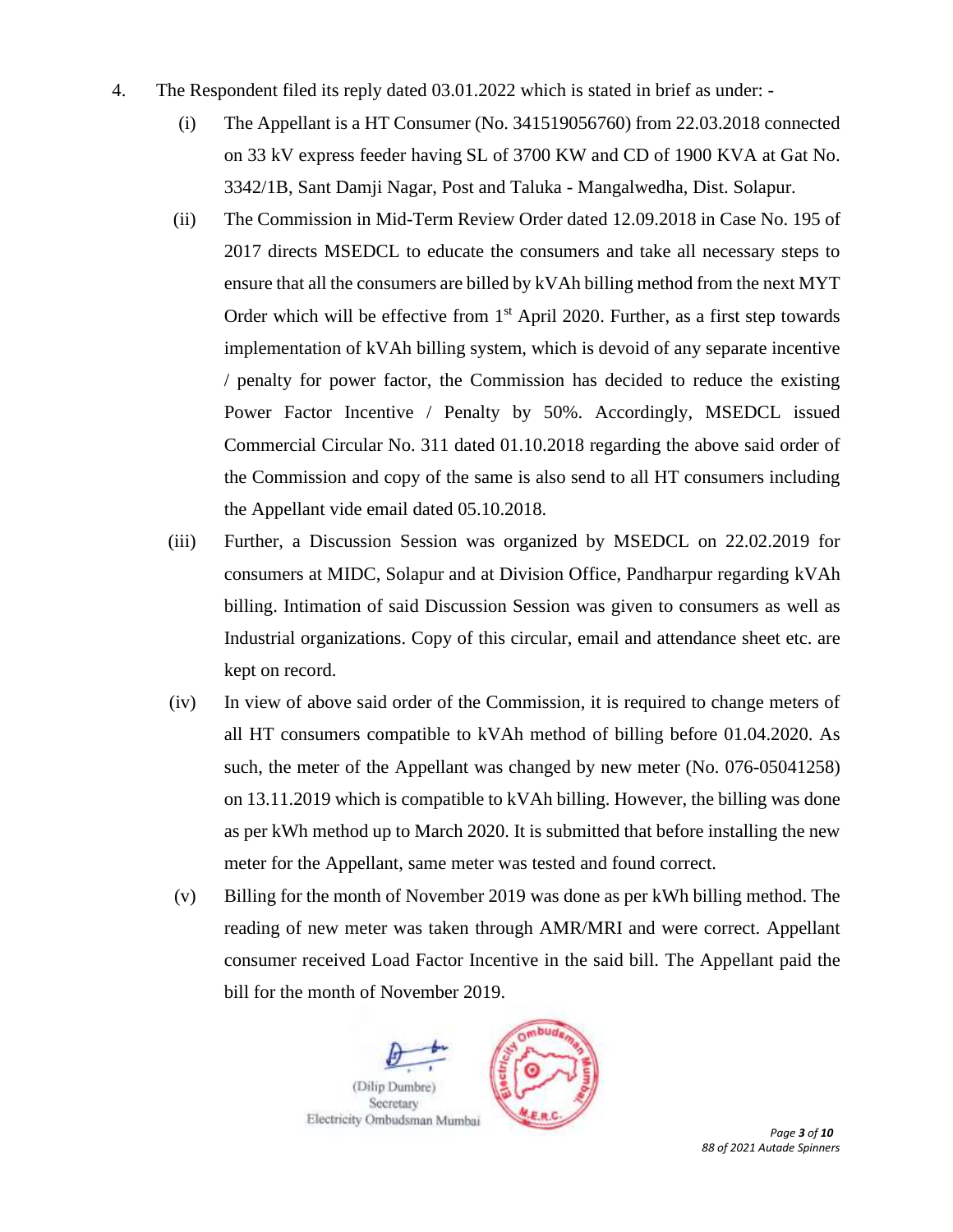- (vi) The bill of the Appellant for the month of December 2019 was issued by taking reading through AMR/MRI. As per said reading, the MD recorded was 1911 kVA, which is more than CD, which resulted in levying of charges on account of exceeding CD and not getting Load Factor Incentive, as it was not eligible as per the Tariff Order of the Commission. As per Regulation 22.20 of Maharashtra Electricity Regulatory Commission (Electricity Supply Code and SOP of Distribution Licensees including Power Quality) Regulations, 2021, it is obligatory for the consumer to maintain the average power factor of its load at levels in accordance with the relevant orders of the Commission.
- (vii) The bill for the month of December 2019 issued as per Tariff Order of the Commission and hence is correct and legal. The Appellant deposited the amount of the bill Rs.80,34,350/- on 09.01.2020, without any protest. Therefore, this complaint is liable to be rejected on this point only.
- (viii) The IGRC and the Forum dismissed the grievance application of the Appellant. The Respondent humbly endorse & support observations of the Forum that,

*"the billing of complainant consumer was done with changed meter for the month of November as well as December 2019, however complainant consumer only complaint about the bill of December 2019 only. And even there after the bills of the complainant consumer were issued on the basis of same meter and there is no complaint regarding the reading recorded by said meter. The complainant consumer itself responsible for not taking precautionary steps for maintaining of Load factor."*

- (ix) Respondent proceeds to make humble submissions setting out factual and legal matrix of the case as under.
- (x) It is false to say that, only due to change of meter, the MD of the Appellant was wrongly recorded as 1911 kVA. It is required to see the fact that, billing of the Appellant was done with changed meter for the month of November 2019 as well as December 2019, however, the Appellant only complained about the bill of December 2019 only. And even thereafter, the bills of the Appellant were issued on the basis of same meter and there is no complaint regarding the reading recorded



*88 of 2021 Autade Spinners*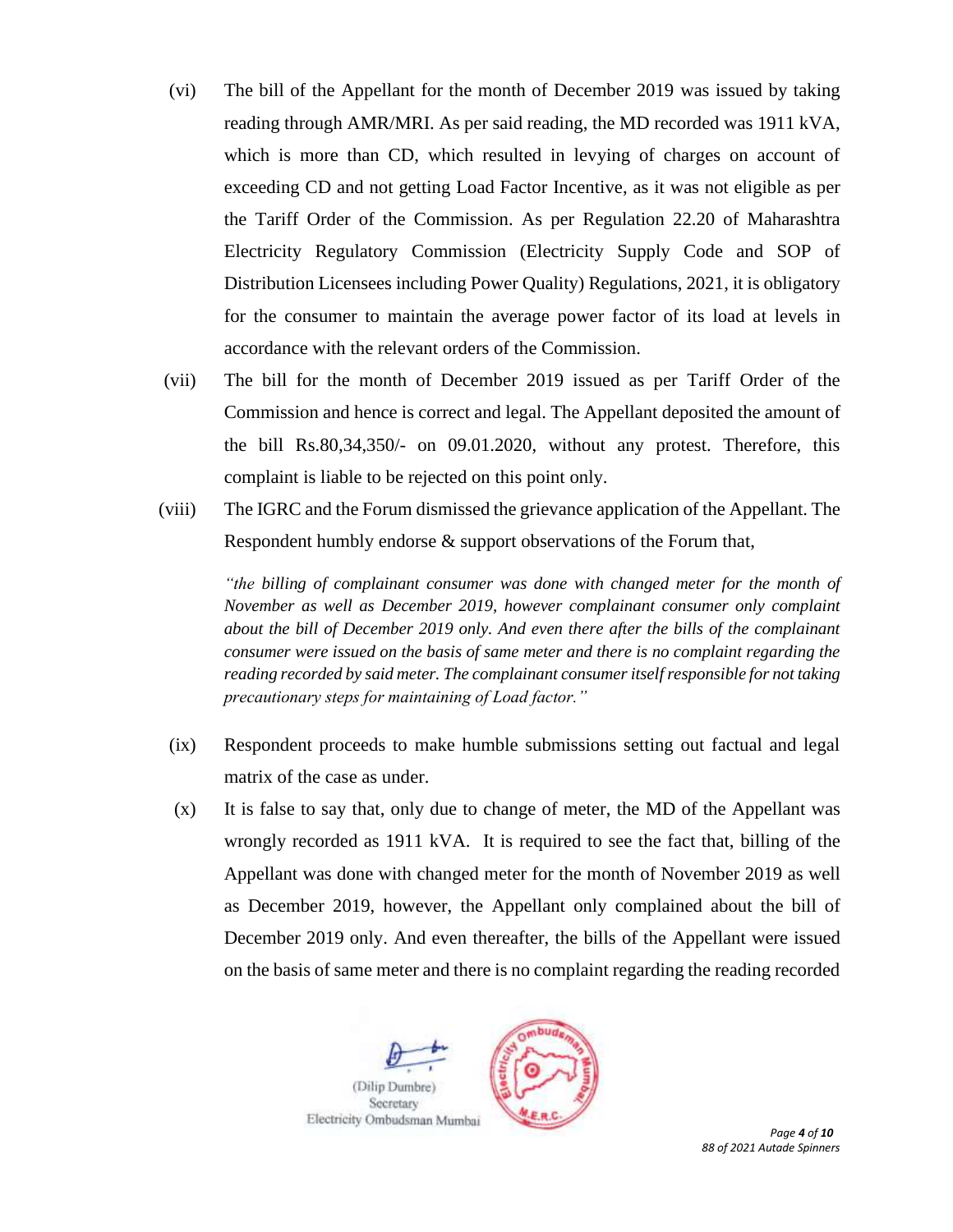by the said meter. The Appellant, itself, is responsible for not taking precautionary steps for maintaining of load factor.

- (xi) It is submitted that, along with Main Meter, Check Meter was also installed with the Appellant as it is having CD of 1900 kVA. However, only Main Meter was changed, and Check Meter is there as it is. It is also submitted that the bills are issued as per reading of the Main Meter only. It is submitted that as per Regulation 15.2.5 of Supply Code & SOP Regulations, 2021, Check Meter readings shall not be used for billing purpose by the Distribution Licensee except when the Main Meter is found and proven to be erroneous. Therefore, the demand of the Appellant to consider the reading of Check Meter is not legal.
- (xii) It is submitted that, MSEDCL rightly replied the Appellant vide 1) Letter No. 123 dated 03.01.2020, 2) Email dated 12.06.2020 at 3:40 pm., and Letter No. 3600 dated 03.08.2020 that the billing of the Appellant was rightly done for the month of December 2020.
- (xiii) It is submitted that the Appellant, itself, in its letter dated 31.12.2019 and other communications stated that for updating MD controlling Software, it requires one month time to make changes in the software. However, it is required to consider the fact that, the meter was changed on 13.11.2019 and the Appellant has full knowledge about it. Then, after more than one month, the billing demand of the Appellant was recorded as 1911 KVA on 17.12.2019. From the above, it is clear that the Appellant, itself, not taken steps within one month and only after recording exceeded demand, complaining about it with wrong reason.
- (xiv) It is submitted that, after receiving complaint from the Appellant, this office has directed Testing Division to inspect and verify consumer's energy meter. Accordingly, the Testing Team visited the Appellant's premises on 13.01.2020 and testing was carried out in the presence of its representative. As per the test report, load test was taken for 30 minutes for both, the Main Meter and Check Meter. Results were found satisfactory. The said report submitted by EE(T), Solapur has also been signed by the Appellant's representative.





 *Page 5 of 10 88 of 2021 Autade Spinners*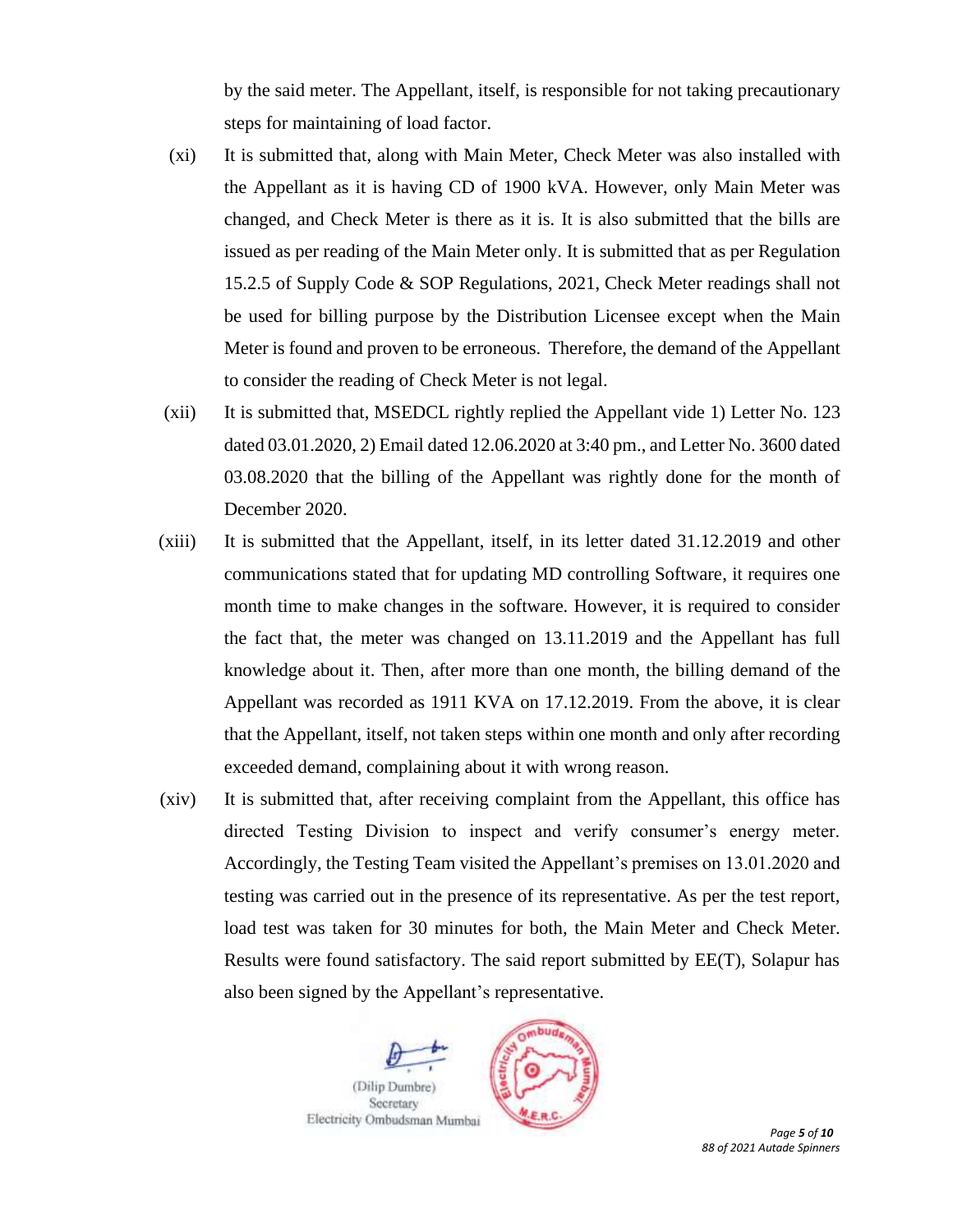- (xv) It is submitted that, meters of all HT consumers under Solapur Circle including the Appellant were changed for compatibility with kVAh method of billing and there is no any single complaint of other consumers regarding exceeding CD due to change of meter.
- (xvi) It is submitted that, the Representation of the Appellant is frivolous, vexatious, malafide and without any sufficient cause and there is no prima facie loss or damage, or inconvenience caused to the Appellant. Also, the representation is devoid of merits and deserves to be dismissed with cost.

5. Hearing was scheduled on 24.01.2022, however, it was postponed at the request of the Appellant. Thereafter, it was rescheduled on 31.01.2022 which was also postponed due to ill-health of the undersigned. Finally, the hearing was held on 04.02.2022 on e-platform through video conferencing. Both the parties argued in line with their respective submissions. The main argument of the Appellant is that billing done by the Respondent for the month of December 2019 is based on SWM which is not permitted by the Commission. The meter has been changed by the Respondent on 13.11.2019 for proposed kVAh billing which was to be implemented from April 2020. The new meter is likely to have programmed for SWM for MD recording at the interval of 10 minutes. Moreover, it has installed Demand Controller in its factory. Since kVAh billing will be starting from April 2020, it has not configured Demand Controller minutely considering that the existing meter is not having any issue as such. However, the Demand Controller remained in the same status, and the Respondent changed the meter on 13.11.2019 for kVAh billing. Therefore, there arose a problem of shooting the MD to 1911 in absence fine tuning of Demand Controller which resulted not only levy of penalty for exceeding MD, but it badly affected the Load Factor Incentive. Moreover, the Commission, in its order dated 30.06.2020 in Case No. 84 of 2020 regarding Case of Maharashtra State Electricity Distribution Co. Ltd. seeking review of the MYT Order dated 30.03.2020 issued in Case No 322 of 2019 has recorded as below:-

*"24. Issue L: Recording of maximum demand (Sliding Window Method)* 

*MSEDCL's Submission:*





 *Page 6 of 10 88 of 2021 Autade Spinners*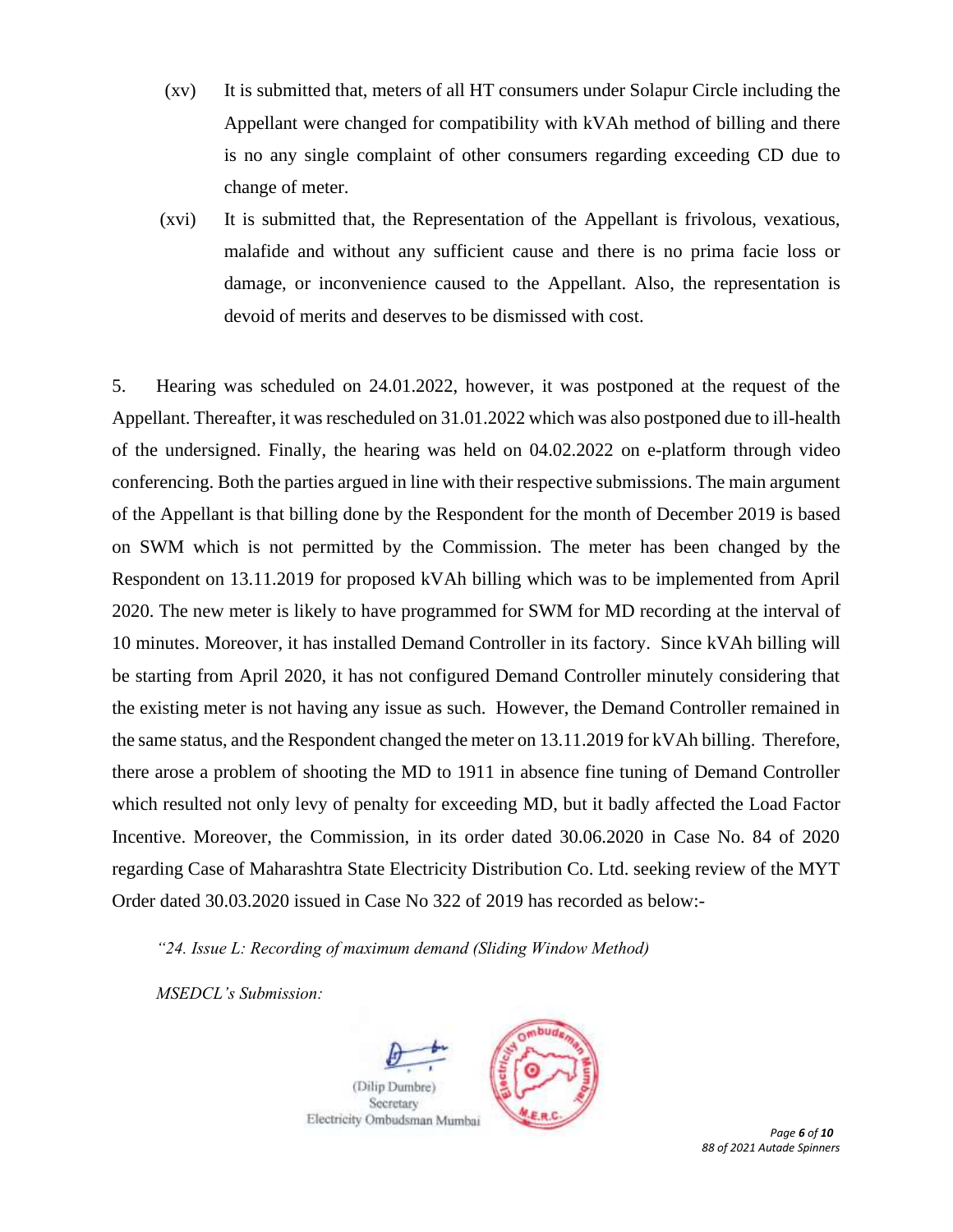*24.4. MSEDCL has installed new kVAh compatible meters for almost all HT consumers with Sliding Window Demand features. During the replacement drive of meters, it was observed that maximum demand of some of consumers was recorded more than their contract demand which resulted in levying of penalty on account of violating contract demand. MSEDCL had identified 3411 numbers of such consumers and refunded all penal charges to them. In subsequent months of replacement, consumers have rescheduled their loads in such a way that their peak load are within the contract demand.*

#### *Commission's Analysis and Ruling*

*24.14 The Commission notes that in its impugned MYT Order provided detailed reasons as reproduced below for rejecting MSEDCL's proposal of sliding scale measurement of consumer's maximum demand:*

*8.13.9….. 8.13.10…. 8.13.11…*

*……….. …………. ……….Hence, review sought by MSEDCL on this issue needs to be rejected.* 

*24.15. At the same time the Commission also notes that MSEDCL has already installed such meters having feature of sliding scale measurement of Maximum Demand to all its HT consumer and now MSEDCL is contending that all these meters have to be replaced to have 30 minutes block measurement of Maximum Demand. The Commission notes that such situation arose because of MSEDCL's failure to seek Regulatory Approvals of the Commission. MSEDCL should avoid such mistakes in future."*

6. When the Commission has rejected the SWM, the Respondent cannot bill the Appellant on the same. This SWM with 10 minutes interval has unnecessarily penalized the Appellant which needs to be corrected and demand penalty be withdrawn with grant of Load Factor Incentive. The Appellant also argued that it did experienced fluctuations in power supply in past, as well, it is experiencing the same even now. To put it on record, from 01.12.2019 to 15.12.2019, MD of Main Meter was 1836 KVA and for Check Meter 1833 KVA. On 17.12.2019, its feeder tripped from 132 kV EHV Mangalvedha Substation from 2.27 pm to 2.35 pm. After resumption of power supply, it has started one by one machine with a precaution not to exceed its CD but on the same day, at 3.10 pm its Main Meter MD increased to 1911 KVA, and at 4 pm Check Meter MD increased to 1871 kVA. Moreover, it is unnecessarily suffering due to various tripping on its feeder. Therefore, this slight exceeding of CD by 11 KVA as against sanction of 1900 kVA is





 *Page 7 of 10 88 of 2021 Autade Spinners*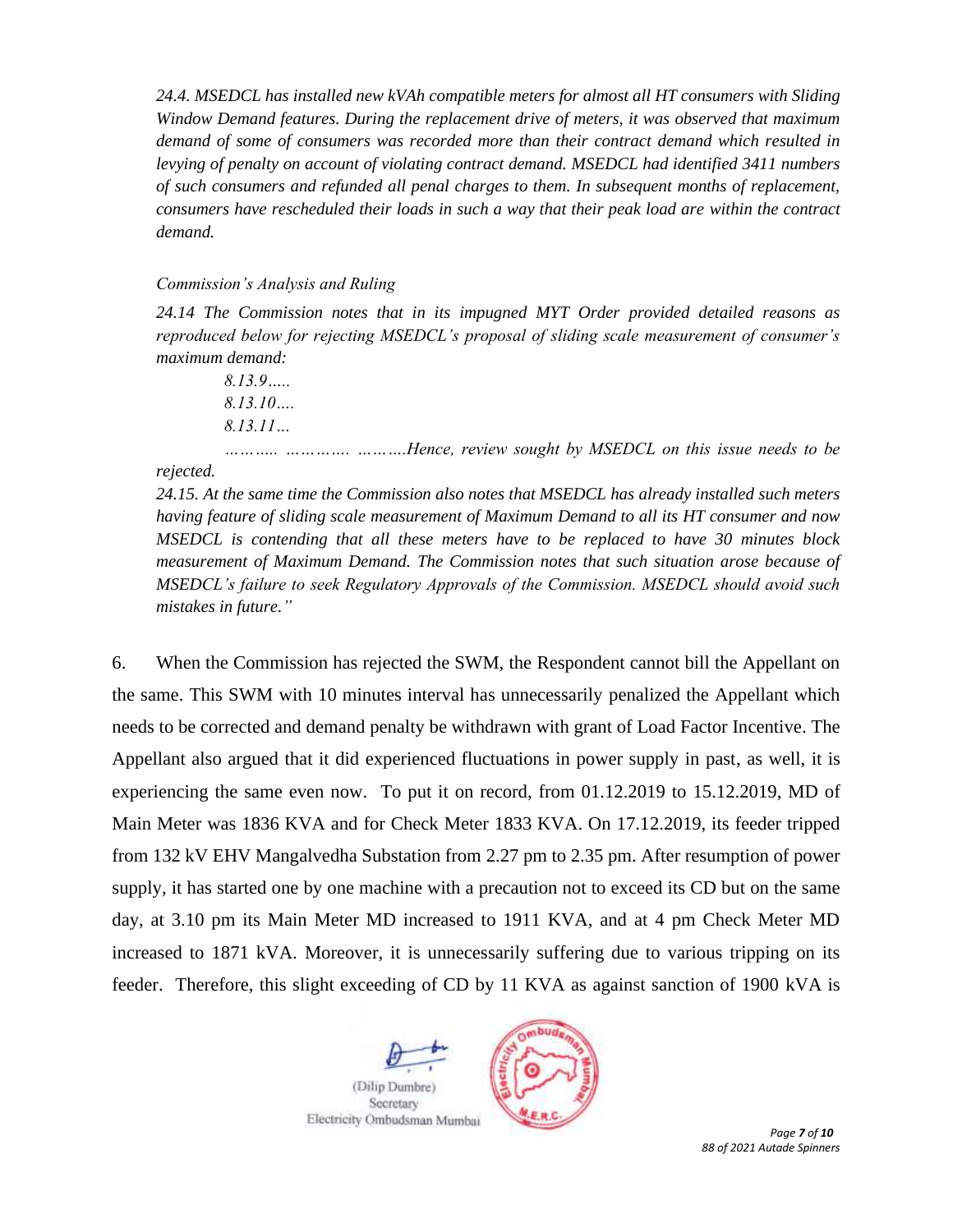miniscule and the Respondent should not penalise the Appellant. The Respondent has refunded demand penalty in respect of 3411 consumers as could be seen from the order of the Commission.

7. Respondent, on the other hand, argued that there is no problem with the meter. Moreover, it has confirmed from the Manufacturer that the meter is configured only for 30 minutes time block and the recording of MD is not on SWM. Moreover, Demand Controller Operation is the internal issue of the Appellant, and the Respondent has nothing to do with it. Moreover, the same meter performed well in November 2019 then after December 2019 till its replacement on 05.01.2022. This change in meter is also at the request of the Appellant so as to match with the RTC of the Check Meter as there was minor time difference of less than 2 minutes. Since the Main Meter was in order, there is no propriety to consider the reading of the Check Meter as requested by the Appellant.

8. During the hearing, when the undersigned confronted the Respondent with Para 24.4 of the Commission's order dated 30.06.2020 in Case No. 84 of 2020, the Respondent said that it will go through it and offer its comments. On refund to 3411 consumers, the Respondent said that there is no consumer in Solapur Circle falling under this category. The Respondent is directed to send information on what exactly is the case and on what basis, refund of demand penalty effected to 3411 consumers in SWM. The information is sought to be submitted within 10 days.

## **Analysis and Ruling**

9. Heard the parties and perused the documents on record. Pursuance to directives in the hearing, the Respondent submitted some information but that does not answer the query raised with respect to the logic in refund to 3411 consumers of MSEDCL as a whole. However, in response to query of the Respondent, the Manufacturer through its email dated 20.01.2022 has stated that:-

*"As per raw data of meter serial number -5041258 (Data Downloaded in month Dec 2021 – 02/12/2021) is having demand interval set with 30 minutes integration based on sliding window* 



*88 of 2021 Autade Spinners*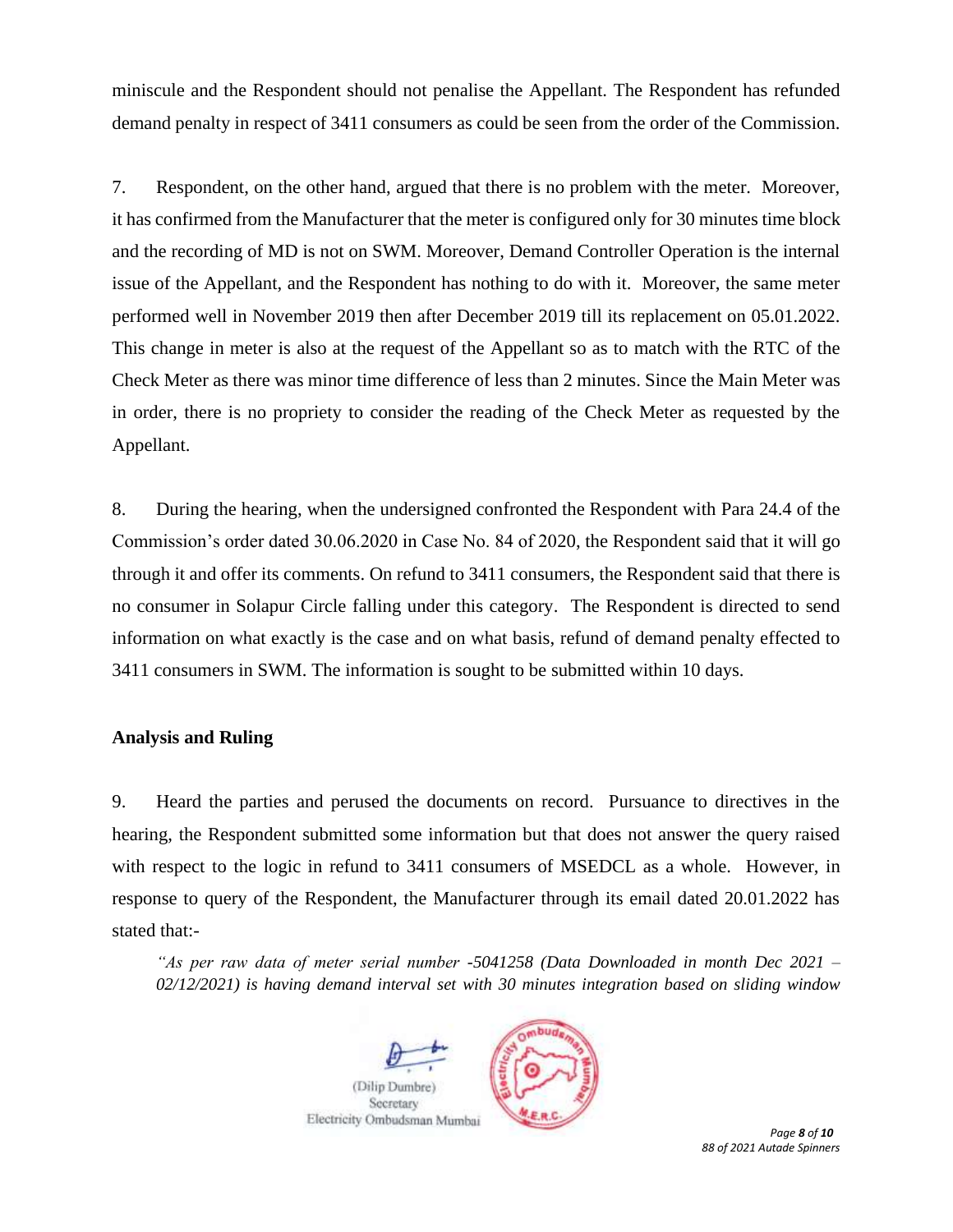*principle with sub integration period of 10 minutes and the maximum of these demand is stored as maximum demand along with date and time."*

During the course of hearing, and subsequent discussion with the Respondent, it is understood that this refund is done by Corporate Office of the Respondent, and for those consumers who have exceeded the CD in the month of installation of SWM meter. This is also clear from the submission of the Respondent, (MSEDCL Corporate Office) which is recorded by the Commission at para 24.4 in its order dated 30.06.2020 in Case No. 84 of 2020 which is again quoted below:

*24.4. MSEDCL has installed new kVAh compatible meters for almost all HT consumers with Sliding Window Demand features. During the replacement drive of meters, it was observed that maximum demand of some of consumers was recorded more than their contract demand which resulted in levying of penalty on account of violating contract demand. MSEDCL had identified 3411 numbers of such consumers and refunded all penal charges to them. In subsequent months of replacement, consumers have rescheduled their loads in such a way that their peak load are within the contract demand.*

From the above, it is clear that the Respondent has refunded the amount of penal charges to those consumers who have exceeded their CD in the month of installation of meter and who, by default, were not able to manage their load. It is also contended by MSEDCL in above order of the Commission that "*In subsequent months of replacement, consumers have rescheduled their loads in such a way that their peak load are within the contract demand."* 

10. In the instant case, it is important to note the argument of the Appellant that all such consumers including it, were caught unaware with installation of such meters and the functionality of the same. Therefore, the Appellant did not fine tune its load controller which resulted in exceeding the CD in next month. Therefore, it deserves justice in this regard. It further argued that it never exceeded the CD as it adjusted its load controller.

11. It is worthy of noting that the Respondent fixed this meter for the Appellant on 13.11.2019, and it exceeded the CD to 1911 KVA on 17.12.2019. The most important aspect which deserves more attention is that the Check Meter installed for the Appellant recorded MD of 1871 KVA on